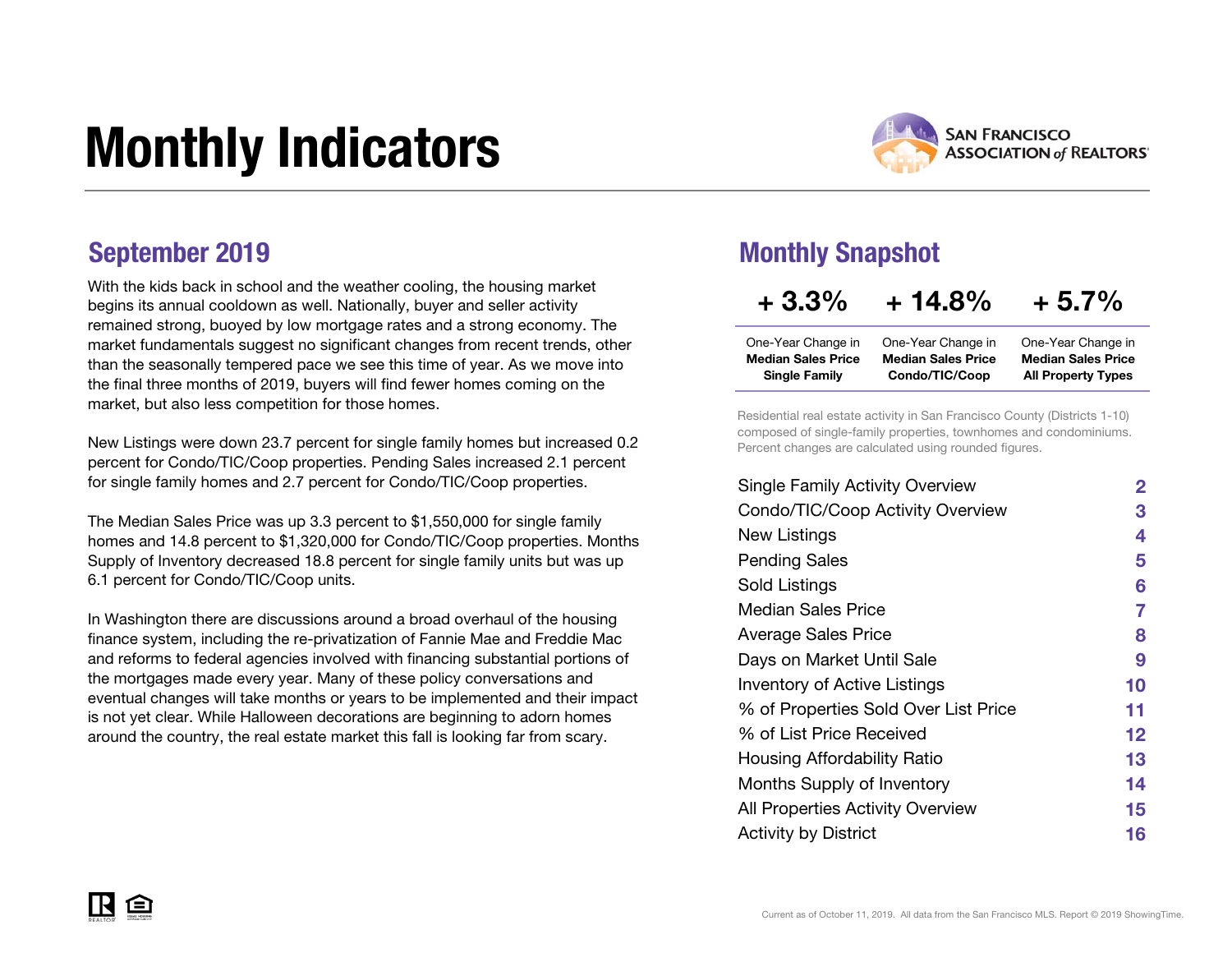## Single Family Activity Overview

Key metrics by report month and for year-to-date (YTD) starting from the first of the year.



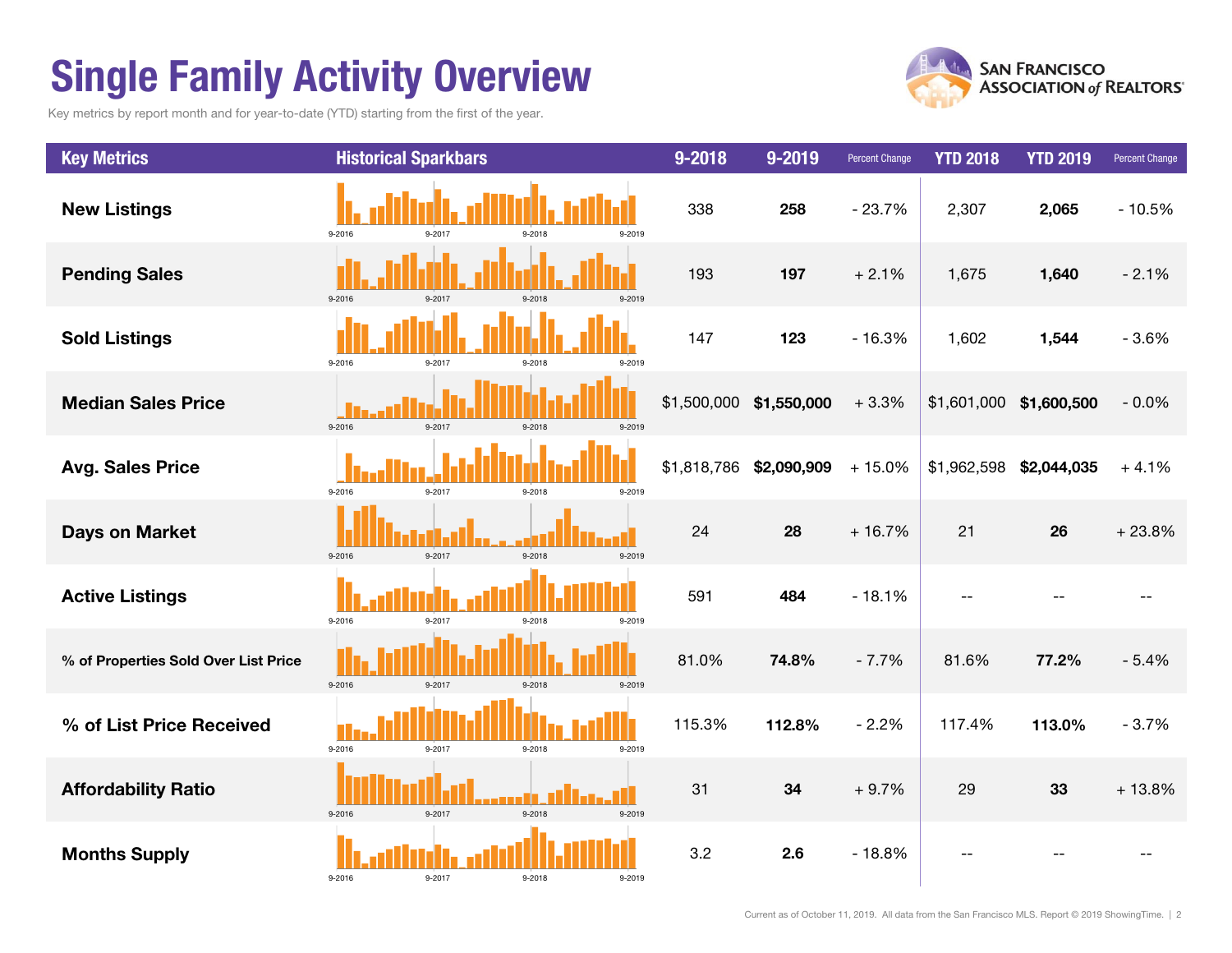## Condo/TIC/Coop Activity Overview

Key metrics by report month and for year-to-date (YTD) starting from the first of the year.



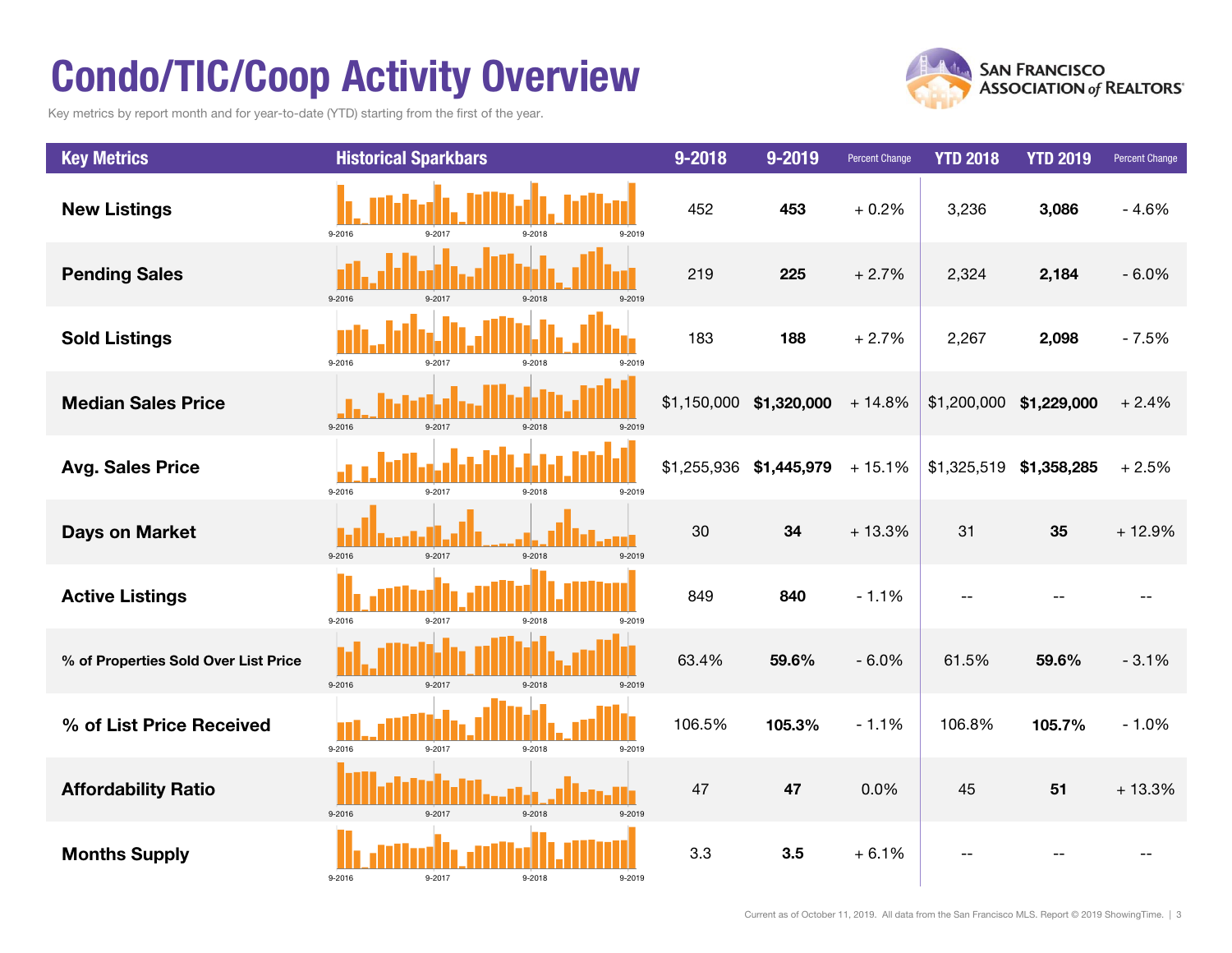### New Listings

A count of the properties that have been newly listed on the market in a given month.



Year-Over-Year Change



#### Historical New Listings by Month

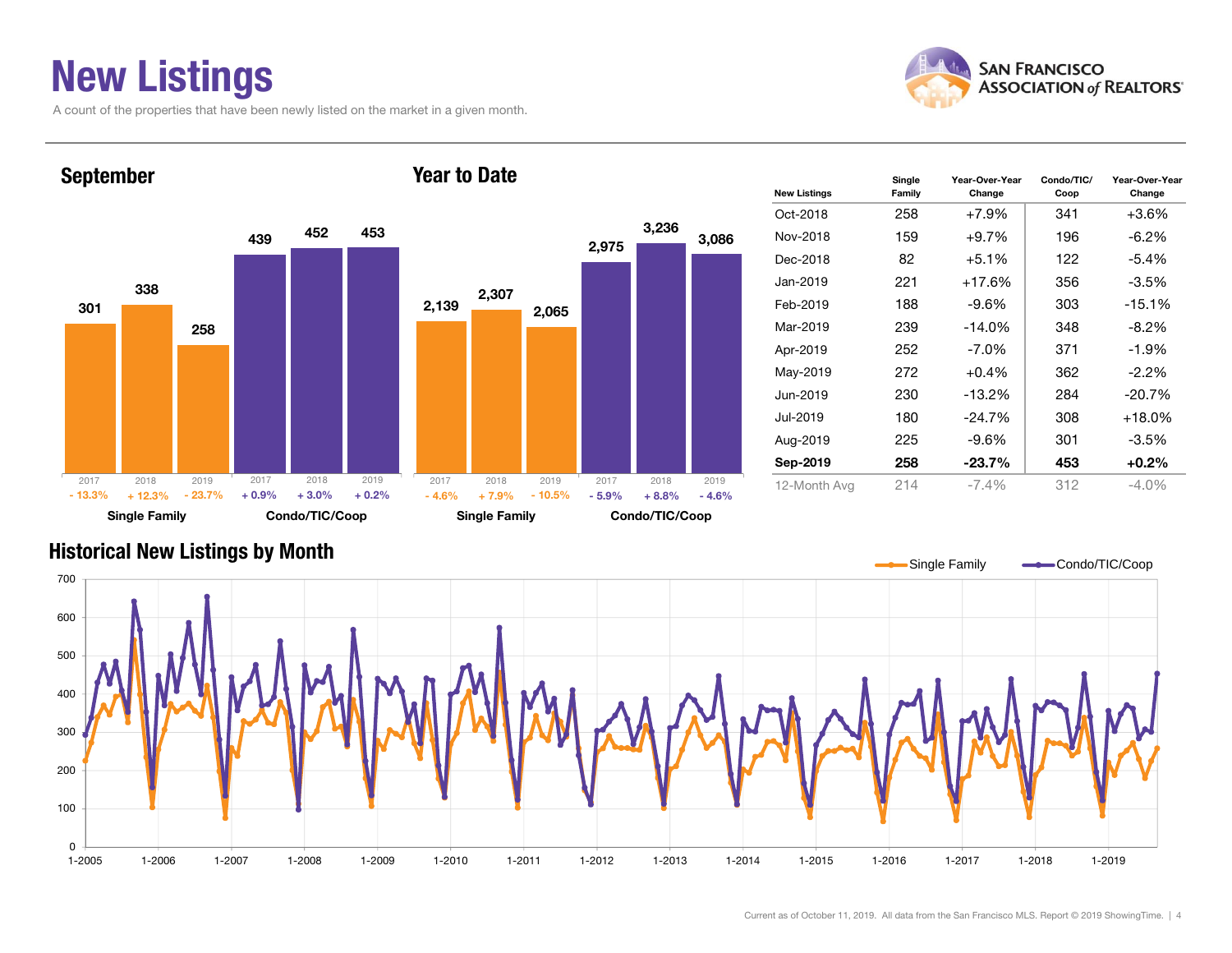### Pending Sales

A count of the properties on which offers have been accepted in a given month.





#### Historical Pending Sales by Month

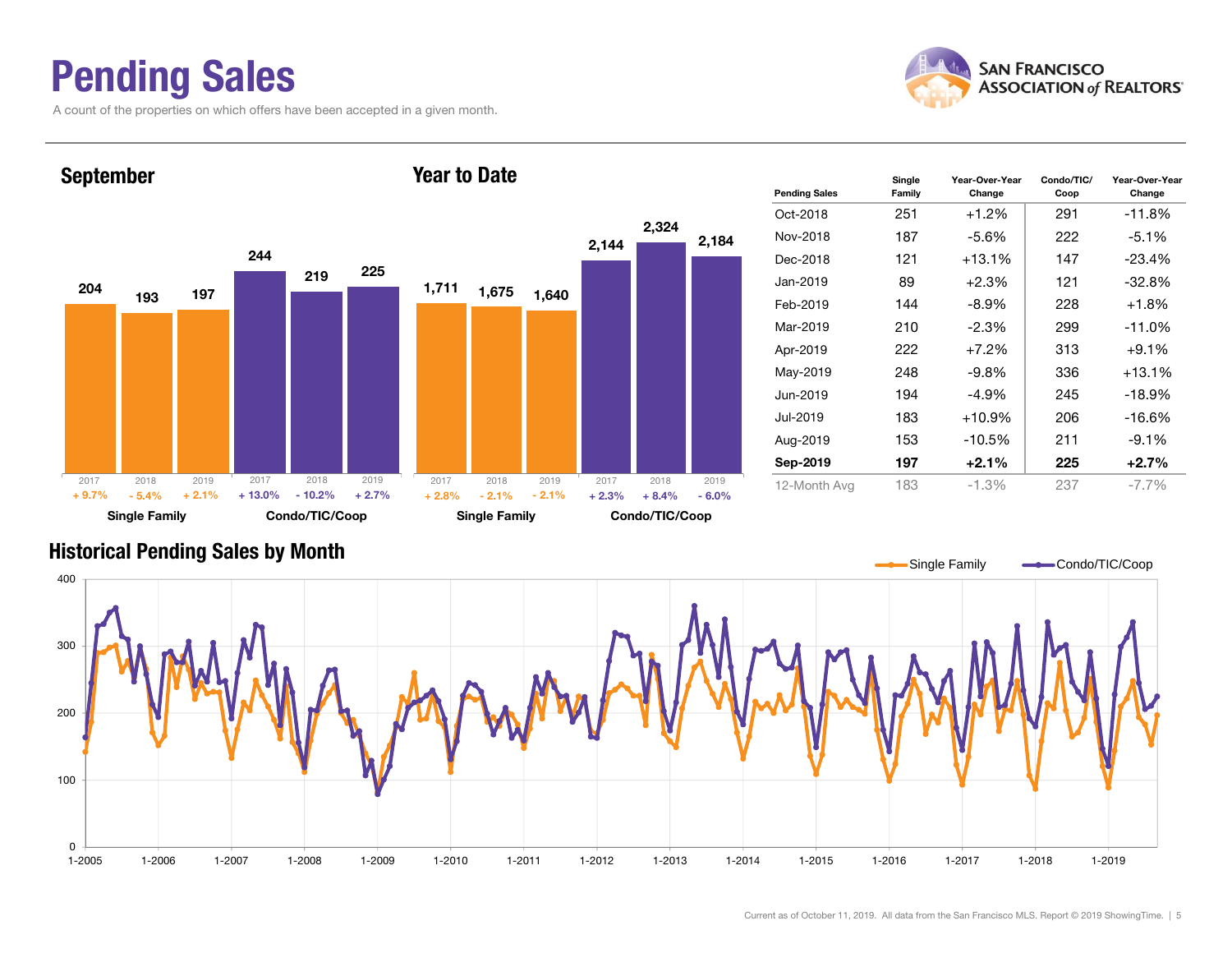# Sold Listings

A count of the actual sales that closed in a given month.



Year-Over-Year Change



### Historical Sold Listings by Month

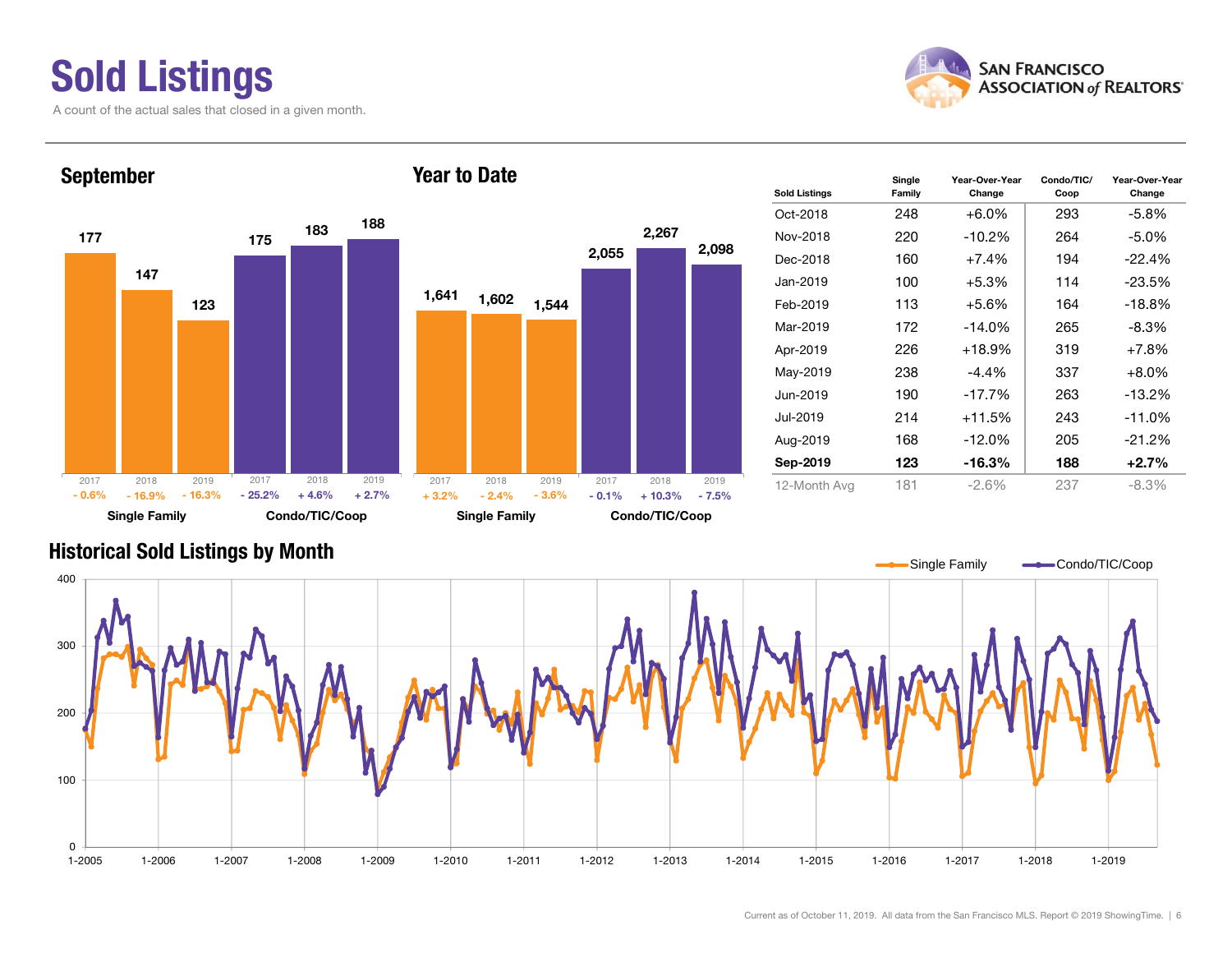### Median Sales Price

Point at which half of the sales sold for more and half sold for less, not accounting for seller concessions, in a given month.

Year to Date



#### September



| <b>Median Sales Price</b> | Single<br>Family | Year-Over-Year<br>Change | Condo/TIC/<br>Coop | Year-Over-Year<br>Change |  |  |  |
|---------------------------|------------------|--------------------------|--------------------|--------------------------|--|--|--|
| Oct-2018                  | \$1,600,000      | $+1.6%$                  | \$1,215,000        | $+6.6%$                  |  |  |  |
| Nov-2018                  | \$1,427,500      | $-4.5\%$                 | \$1,193,625        | $-3.5%$                  |  |  |  |
| Dec-2018                  | \$1,492,500      | $+2.9%$                  | \$1,170,000        | $+4.5%$                  |  |  |  |
| Jan-2019                  | \$1,389,000      | $+4.4\%$                 | \$1,040,000        | -5.5%                    |  |  |  |
| Feb-2019                  | \$1,500,000      | $-11.8%$                 | \$1,130,000        | $+4.1%$                  |  |  |  |
| Mar-2019                  | \$1,650,000      | \$1,245,000<br>$-2.2%$   |                    | $-0.4%$                  |  |  |  |
| Apr-2019                  | \$1,612,500      | $-2.2\%$                 | \$1,225,000        | $-2.0%$                  |  |  |  |
| May-2019                  | \$1,690,000      | $+4.4%$                  | \$1,245,000        | $-1.0%$                  |  |  |  |
| Jun-2019                  | \$1,750,000      | $+7.7%$                  | \$1,300,000        | $+11.1%$                 |  |  |  |
| Jul-2019                  | \$1,588,000      | $-2.4%$                  | \$1,220,000        | $+6.1%$                  |  |  |  |
| Aug-2019                  | \$1,602,500      | $+4.2%$                  | \$1,288,000        | $+4.3%$                  |  |  |  |
| Sep-2019                  | \$1,550,000      | $+3.3\%$                 | \$1,320,000        | $+14.8%$                 |  |  |  |
| 12-Month Avg*             | \$1,598,750      | +1.3%                    | \$1,220,000        | $+2.1%$                  |  |  |  |

#### Historical Median Sales Price by Month

\* Median Sales Price for all properties from October 2018 through September 2019. This is not the average of the individual figures above.

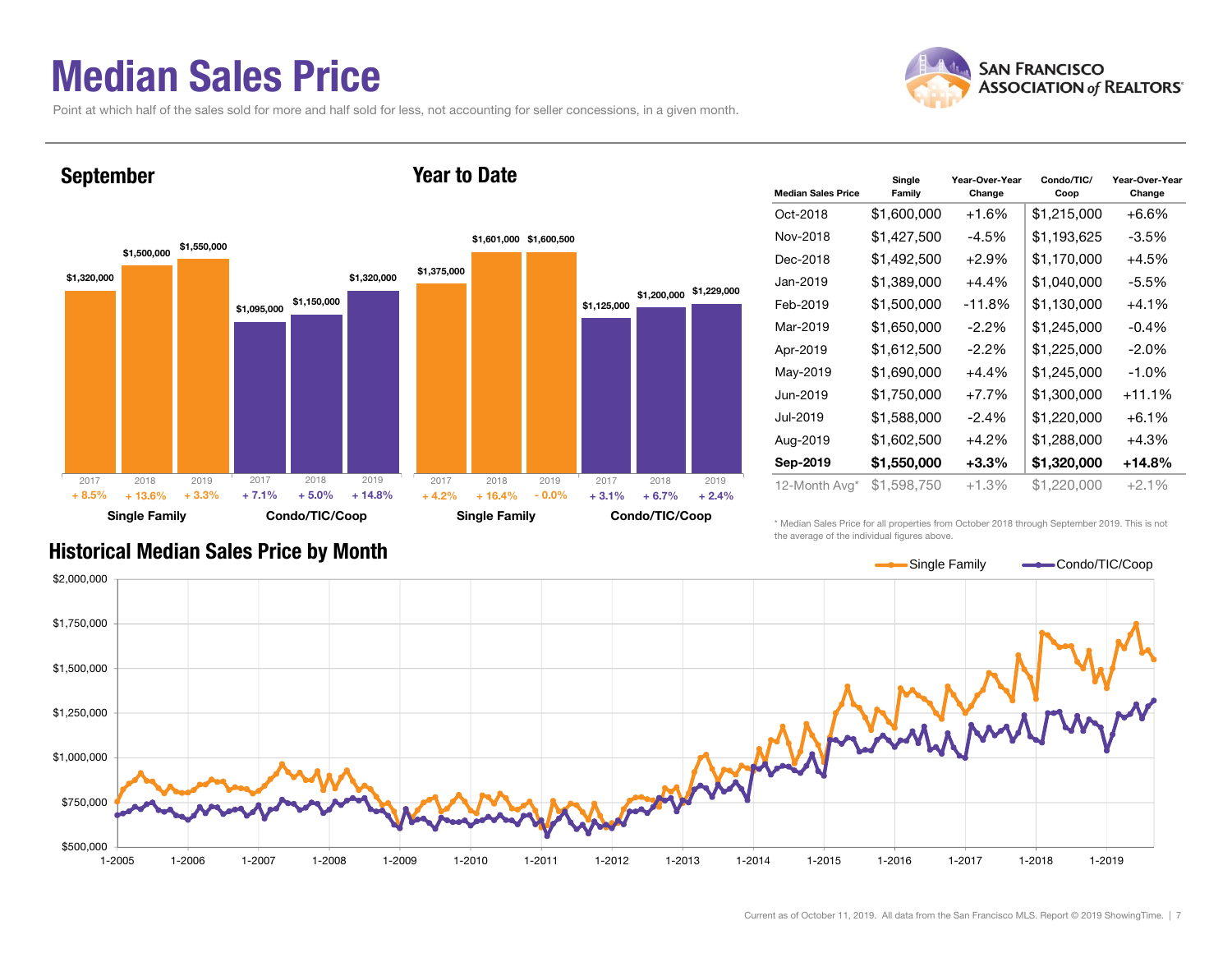### Average Sales Price

September

Average sales price for all closed sales, not accounting for seller concessions, in a given month.



#### \$1,611,232 \$1,217,558 \$1,255,936 \$1,818,786 \$2,090,909 \$1,445,979 Single Family Condo/TIC/Coop \$1,736,088 \$1,288,913 \$1,325,519 \$1,358,285 \$1,962,598 \$2,044,035 Single Family Condo/TIC/Coop 2017 2018 2019 $\%$  + 12.9% + 15.0% + 0.7% + 3.2% + 15.1% + 4.5%  $\%$  + 15.0% + 0.7% + 3.2% + 15.1% + 4.5% + 13.0% + 4.1% + 3.9% + 2.8%  $+ 2.8\% + 2.5\%$ 2017 2018 2019 2017 2018 2019 2017 2018 2019 + 8.3% $+4.5\%$   $+13.0\%$   $+4.1\%$   $+3.9\%$

Year to Date

| Avg. Sales Price | Single<br>Family                                   | Year-Over-Year<br>Change | Condo/TIC/<br>Coop | Year-Over-Year<br>Change |  |  |
|------------------|----------------------------------------------------|--------------------------|--------------------|--------------------------|--|--|
| Oct-2018         | \$2,152,125                                        | +7.5%                    | \$1,343,310        | $+5.3%$                  |  |  |
| Nov-2018         | \$1,864,335                                        | $+6.2\%$                 | \$1,263,347        | $-8.9\%$                 |  |  |
| Dec-2018         | \$1,786,072                                        | $-6.4%$                  | \$1,329,973        | $+5.2%$                  |  |  |
| Jan-2019         | \$1,177,310<br>\$1,751,963<br>$-2.0\%$<br>$-10.9%$ |                          |                    |                          |  |  |
| Feb-2019         | \$1,871,058                                        | $-11.2%$                 | \$1,363,140        | $+7.8%$                  |  |  |
| Mar-2019         | \$2,046,399                                        | $+5.0%$                  | \$1,335,673        | $-2.6%$                  |  |  |
| Apr-2019         | \$2,235,456                                        | $+2.3%$                  | \$1,363,254        | $+2.1%$                  |  |  |
| May-2019         | \$2,145,231                                        | $+6.2\%$                 | \$1,335,560        | $-4.5%$                  |  |  |
| Jun-2019         | \$2,148,466                                        | $+10.6\%$                | \$1,435,714        | $+7.3%$                  |  |  |
| Jul-2019         | \$1,970,277                                        | $+0.0\%$                 | \$1,309,126        | $+5.4%$                  |  |  |
| Aug-2019         | \$1,872,478                                        | $+3.3\%$                 | \$1,392,411        | $+3.4%$                  |  |  |
| Sep-2019         | \$2,090,909                                        | $+15.0\%$                | \$1,445,979        | $+15.1%$                 |  |  |
| 12-Month Avg*    | \$2,019,172                                        | $+4.1\%$                 | \$1,346,020        | $+1.9%$                  |  |  |

### Historical Average Sales Price by Month

\* Avg. Sales Price for all properties from October 2018 through September 2019. This is not the average of the individual figures above.

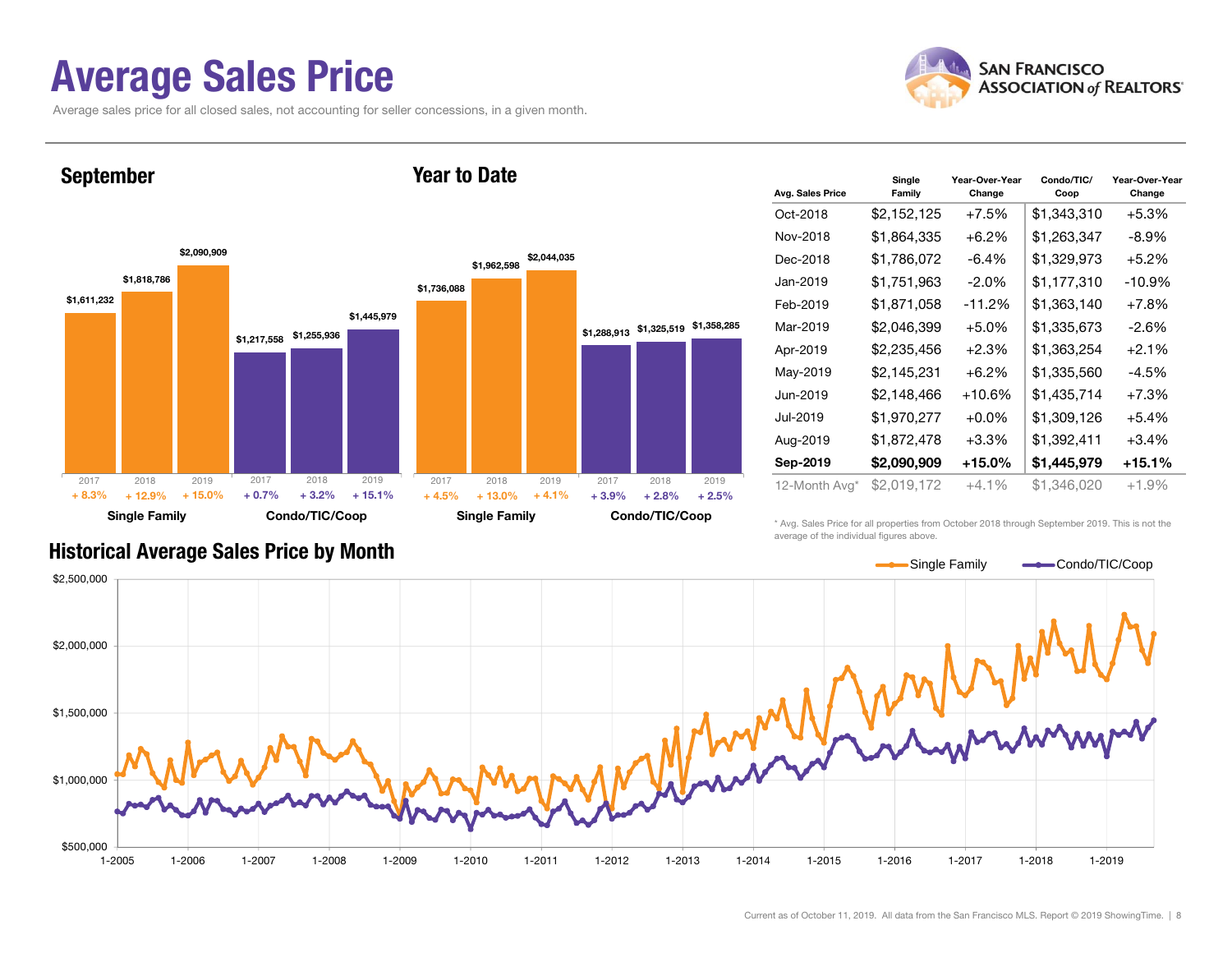### Days on Market Until Sale

Average number of days between when a property is listed and when an offer is accepted in a given month.





| Days on Market | Single<br>Family | Year-Over-Year<br>Change | Condo/TIC/<br>Coop | Year-Over-Year<br>Change |  |
|----------------|------------------|--------------------------|--------------------|--------------------------|--|
| Oct-2018       | 24               | $+9.1%$                  | 27                 | $-12.9%$                 |  |
| Nov-2018       | 26               | $0.0\%$                  | 38                 | $+8.6%$                  |  |
| Dec-2018       | 33               | $+17.9%$                 | 44                 | $-2.2\%$                 |  |
| Jan-2019       | 39               | $+18.2%$                 | 55                 | $0.0\%$                  |  |
| Feb-2019       | 29               | $+31.8%$                 | 40                 | $+8.1%$                  |  |
| Mar-2019       | 26               | $+18.2%$                 | 35                 | +34.6%                   |  |
| Apr-2019       | 26               | $+44.4%$                 | 38                 | +46.2%                   |  |
| May-2019       | 22               | $+10.0\%$                | 29                 | $+7.4%$                  |  |
| Jun-2019       | 22               | $+22.2%$                 | 31                 | +14.8%                   |  |
| Jul-2019       | 23               | +9.5%                    | 33                 | $+6.5%$                  |  |
| Aug-2019       | 25               | $+13.6%$                 | 33                 | $-8.3\%$                 |  |
| Sep-2019       | 28               | +16.7%                   | 34                 | +13.3%                   |  |
| 12-Month Avg*  | 26               | $+16.2%$                 | 35                 | $+6.9%$                  |  |

#### Historical Days on Market Until Sale by Month

\* Days on Market for all properties from October 2018 through September 2019. This is not the average of the individual figures above.

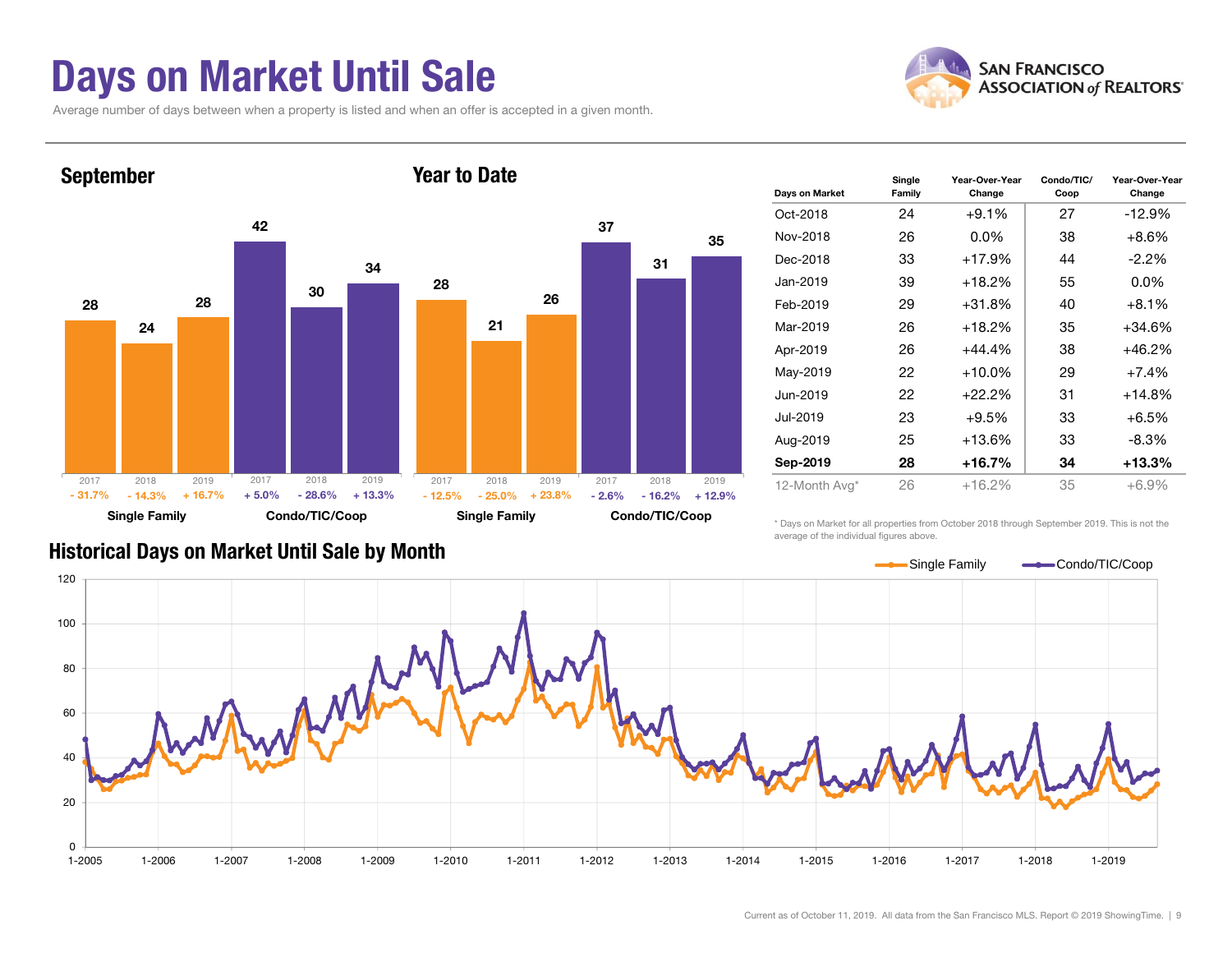### Inventory of Active Listings

The number of properties available for sale in active status at the end of a given month.





| <b>Active Listings</b> | Single<br>Family | Condo/TIC/<br>Year-Over-Year<br>Coop<br>Change |     | Year-Over-Year<br>Change |  |
|------------------------|------------------|------------------------------------------------|-----|--------------------------|--|
| Oct-2018               | 540              | +34.0%                                         | 834 | +21.2%                   |  |
| Nov-2018               | 462              | $+42.6%$                                       | 713 | +19.4%                   |  |
| Dec-2018               | 327              | $+46.0%$                                       | 506 | +21.9%                   |  |
| Jan-2019               | 443              | $+39.3%$                                       | 685 | +18.1%                   |  |
| Feb-2019               | 455              | $+29.6%$                                       | 712 | $+8.4%$                  |  |
| Mar-2019               | 461              | $+16.7%$                                       | 705 | $+7.6%$                  |  |
| Apr-2019               | 474              | $+9.7%$                                        | 717 | $+1.8%$                  |  |
| May-2019               | 462              | $+14.1%$                                       | 705 | $-2.6\%$                 |  |
| Jun-2019               | 477              | +11.2%                                         | 687 | $-4.1\%$                 |  |
| Jul-2019               | 432              | -6.3%                                          | 693 | $+5.5%$                  |  |
| Aug-2019               | 463              | $-5.5%$                                        | 691 | $+3.0%$                  |  |
| Sep-2019               | 484<br>$-18.1%$  |                                                | 840 | $-1.1%$                  |  |
| 12-Month Avg*          | 457              | $+13.6%$                                       | 707 | $+7.3%$                  |  |

#### Historical Inventory of Active Listings by Month

\* Active Listings for all properties from October 2018 through September 2019. This is not the average of the individual figures above.

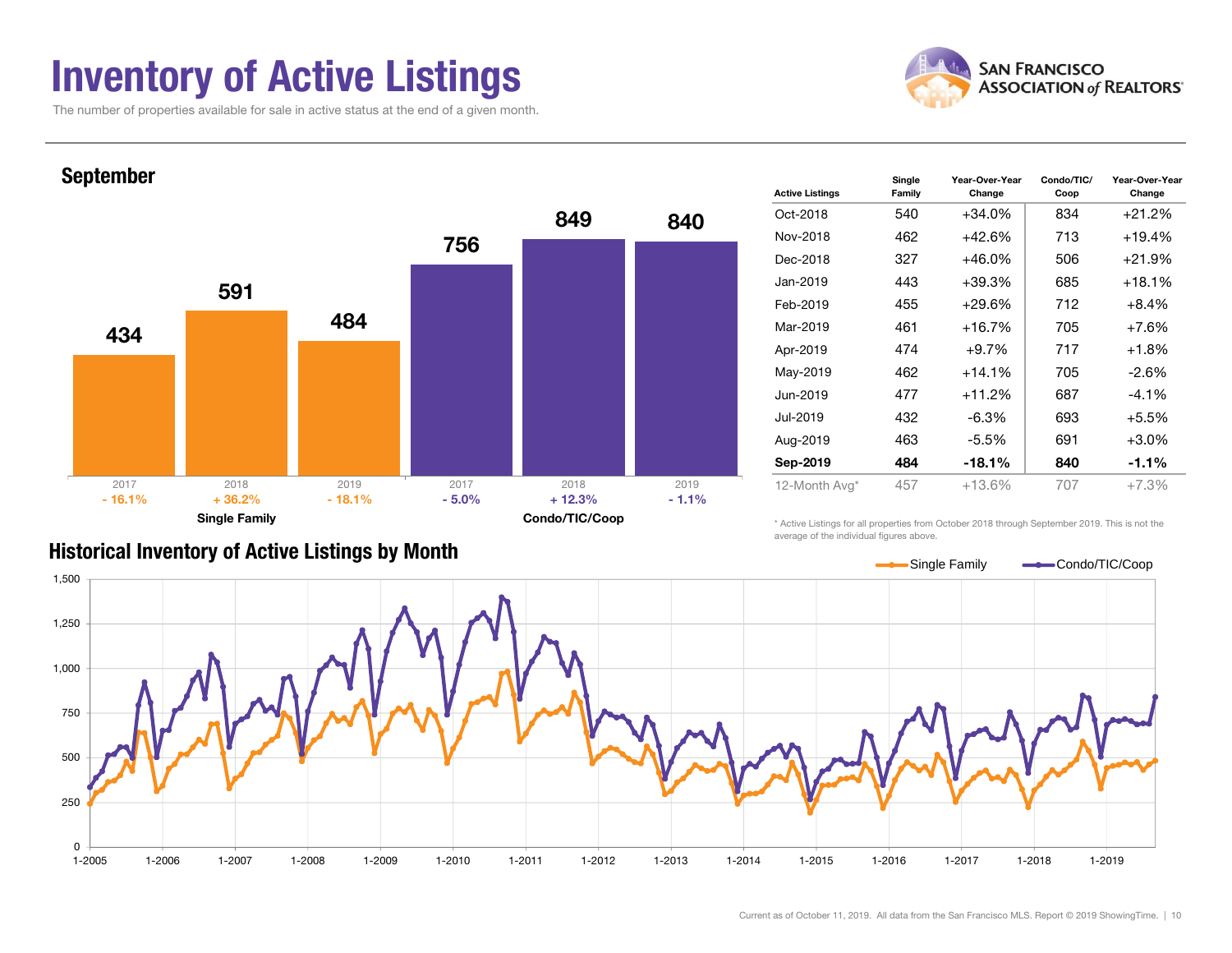### % of Properties Sold Over List Price

concessions.

Percentage found when dividing the number of properties sold by properties sold over its original list price, not accounting for seller



| % of Properties<br>Sold Over List Price | Single<br>Family | Year-Over-Year<br>Change | Condo/TIC/<br>Coop | Year-Over-Year<br>Change |  |  |
|-----------------------------------------|------------------|--------------------------|--------------------|--------------------------|--|--|
| Oct-2018                                | 82.7%            | $-1.3%$                  | 68.3%              | $+2.6%$                  |  |  |
| Nov-2018                                | 73.6%            | $-8.9\%$                 | 54.5%              | -6.5%                    |  |  |
| Dec-2018                                | 68.1%            | $-7.0\%$                 | 45.9%              | $-15.6%$                 |  |  |
| Jan-2019.                               | 60.0%            | $-14.9%$                 | 41.2%              | $+22.6%$                 |  |  |
| Feb-2019                                | 77.9%            | $-3.1\%$                 | 53.0%              | $-10.0\%$                |  |  |
| Mar-2019                                | 73.3%            | -4.8%                    | 55.8%              | $-5.7\%$                 |  |  |
| Apr-2019                                | 73.9%            | $-5.1%$                  | 55.2%              | $-17.1%$                 |  |  |
| May-2019                                | 79.8%            | $-5.8\%$                 | 65.0%              | -3.8%                    |  |  |
| Jun-2019                                | 81.1%            | $-8.2\%$                 | 64.6%              | $-5.4%$                  |  |  |
| Jul-2019                                | 82.7%            | $-3.2\%$                 | 70.4%              | $+11.0%$                 |  |  |
| Aug-2019                                | 82.1%            | $+1.9%$                  | 58.5%              | $+1.4%$                  |  |  |
| Sep-2019                                | 74.8%            | $-7.7\%$                 | 59.6%              | $-6.0\%$                 |  |  |
| 12-Month Avg                            | 76.8%            | $-5.4\%$                 | 59.1%              | $-3.4\%$                 |  |  |

### Historical % of Properties Sold Over List Price by Month

\* % of Properties Sold Over List Price for all properties from October 2018 through September 2019. This is not the average of the individual figures above.



**SAN FRANCISCO ASSOCIATION of REALTORS'**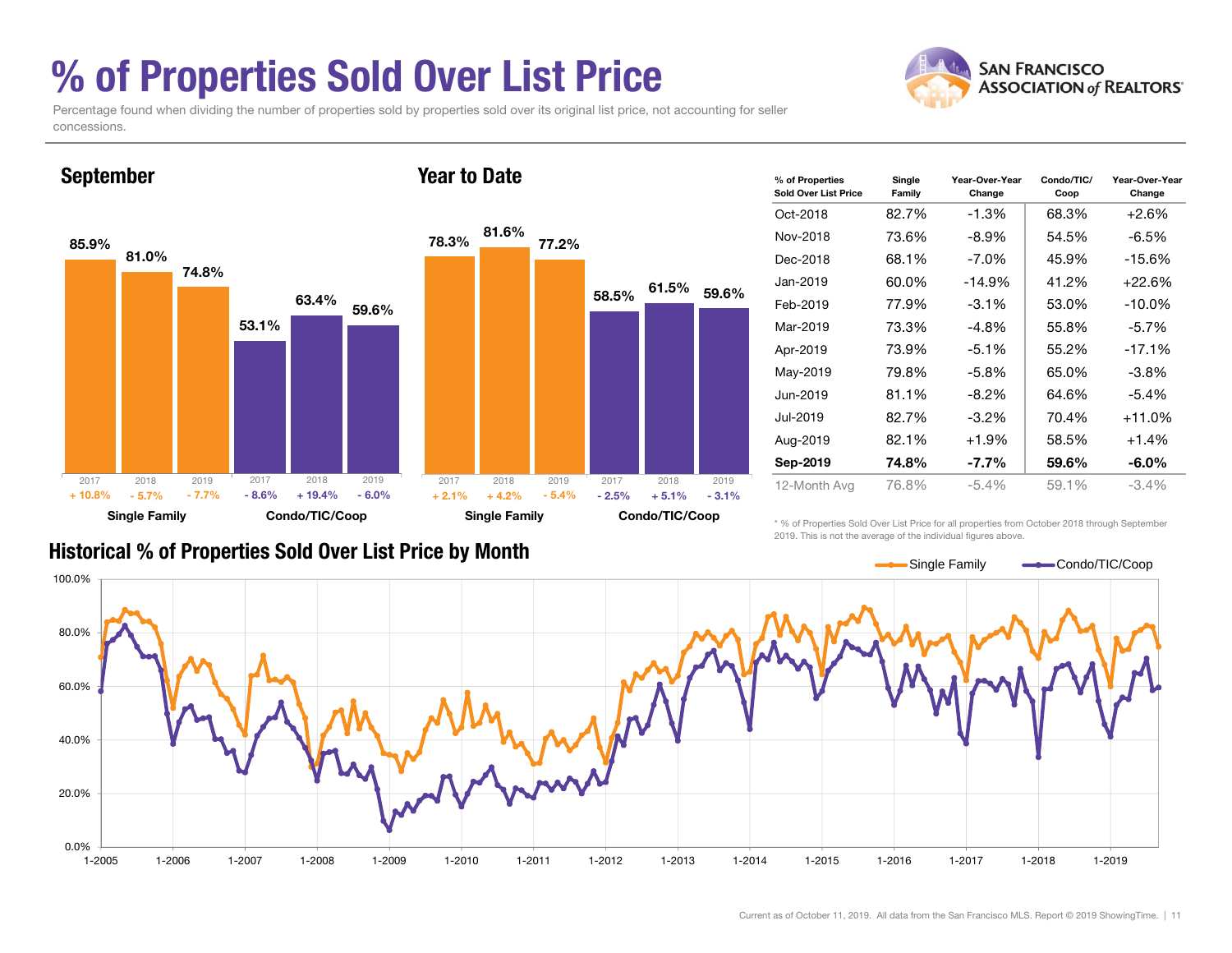### % of List Price Received



Percentage found when dividing a property's sales price by its most recent list price, then taking the average for all properties sold in a given month, not accounting for seller concessions.

#### September

#### Year to Date



| % of List Price<br>Received | Single<br>Family | Year-Over-Year<br>Change | Condo/TIC/<br>Coop | Year-Over-Year<br>Change |
|-----------------------------|------------------|--------------------------|--------------------|--------------------------|
| Oct-2018                    | 114.0%           | $-1.4%$                  | 107.7%             | $+1.0%$                  |
| Nov-2018                    | 111.2%           | $-3.7\%$                 | 104.1%             | $-0.4\%$                 |
| Dec-2018                    | 110.5%           | $-3.3%$                  | 102.1%             | $-1.6%$                  |
| Jan-2019                    | 106.0%           | -5.6%                    | 101.0%             | $-0.7%$                  |
| Feb-2019                    | 112.6%           | $-2.8%$                  | 104.2%             | $-0.9%$                  |
| Mar-2019                    | 110.5%           | $-6.0\%$                 | 104.7%             | $-2.2\%$                 |
| Apr-2019                    | 112.4%           | $-5.8\%$                 | 104.9%             | $-3.7%$                  |
| May-2019                    | 113.3%           | $-5.2\%$                 | 107.4%             | $-0.9%$                  |
| Jun-2019                    | 115.3%           | $-4.0\%$                 | 107.3%             | $0.0\%$                  |
| Jul-2019                    | 115.4%           | $-1.5%$                  | 107.6%             | $+0.5%$                  |
| Aug-2019                    | 115.3%           | $+0.4%$                  | 105.9%             | $+0.3%$                  |
| Sep-2019                    | 112.8%           | $-2.2\%$                 | 105.3%             | $-1.1%$                  |
| 12-Month Avg*               | 112.8%           | $-3.4%$                  | 105.5%             | $-0.7%$                  |

\* % of List Price Received for all properties from October 2018 through September 2019. This is not the average of the individual figures above.



#### Historical % of List Price Received by Month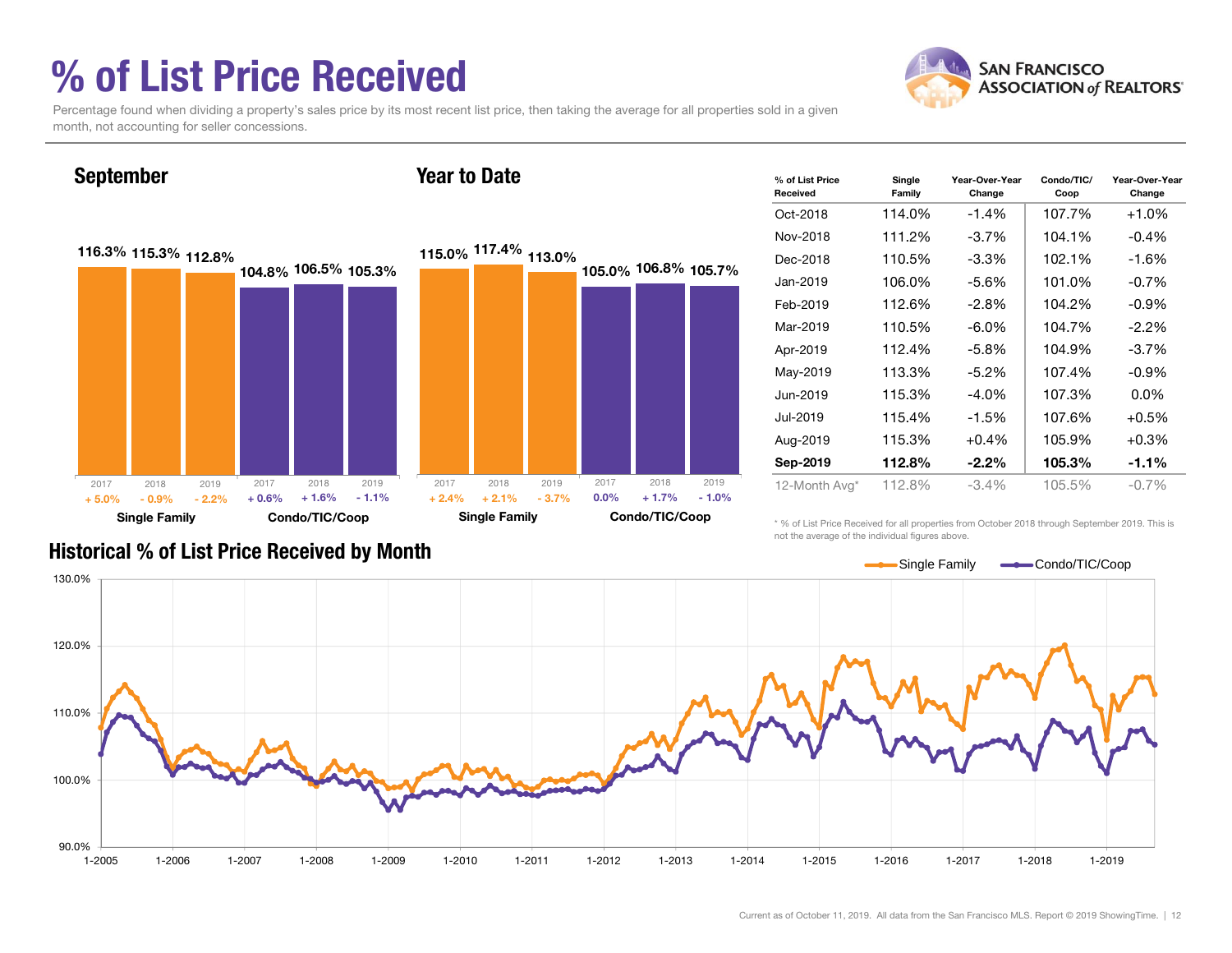## Housing Affordability Ratio

This index measures housing affordability for the region. For example, an index of 120 means the median household income is 120% of what is necessary to qualify for the median-priced home under prevailing interest rates. A higher number means greater affordability.

Year to Date



September



| <b>Affordability Ratio</b> | Single<br>Family | Year-Over-Year<br>Change | Condo/TIC/<br>Coop | Year-Over-Year<br>Change |  |  |
|----------------------------|------------------|--------------------------|--------------------|--------------------------|--|--|
| Oct-2018                   | 28               | $-12.5%$                 | 41                 | $-21.2%$                 |  |  |
| Nov-2018                   | 32               | $-8.6\%$                 | 43                 | $-12.2%$                 |  |  |
| Dec-2018                   | 33               | $-5.7\%$                 | 48                 | $-9.4%$                  |  |  |
| Jan-2019                   | 35               | $-5.4\%$                 | 54                 | $+3.8%$                  |  |  |
| Feb-2019                   | 33               | $+13.8%$                 | 51                 | $-3.8\%$                 |  |  |
| Mar-2019                   | 30               | 47<br>+3.4%              |                    | $+2.2%$                  |  |  |
| Apr-2019                   | 31               | +6.9%                    | 48                 | $+6.7%$                  |  |  |
| May-2019                   | 30               | $0.0\%$                  | 47                 | $+6.8%$                  |  |  |
| Jun-2019                   | 29               | $-3.3\%$                 | 45                 | $-6.3%$                  |  |  |
| Jul-2019                   | 32               | +6.7%                    | 49                 | $0.0\%$                  |  |  |
| Aug-2019                   | 34               | +9.7%<br>49              |                    | +8.9%                    |  |  |
| Sep-2019                   | 34               | +9.7%                    | 47                 | $0.0\%$                  |  |  |
| 12-Month Avg*              | 32               | $+7.5%$                  | 32                 | $-3.1%$                  |  |  |

#### Historical Housing Affordability Ratio by Month

\* Affordability Ratio for all properties from October 2018 through September 2019. This is not the average of the individual figures above.

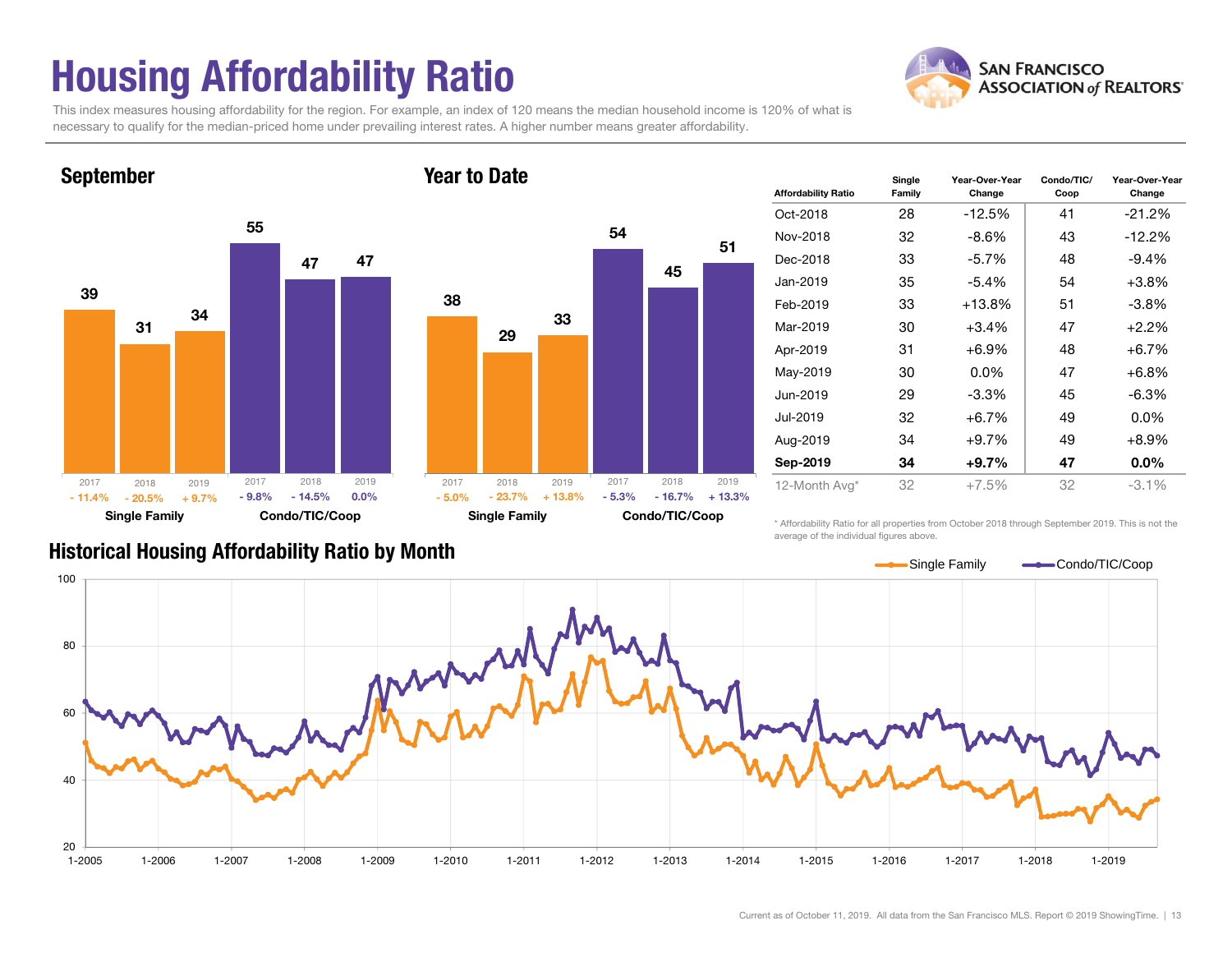### Months Supply of Inventory



Change

The inventory of homes for sale at the end of a given month, divided by the average monthly pending sales from the last 12 months.



#### Historical Months Supply of Inventory by Month

\* Months Supply for all properties from October 2018 through September 2019. This is not the average of the individual figures above.

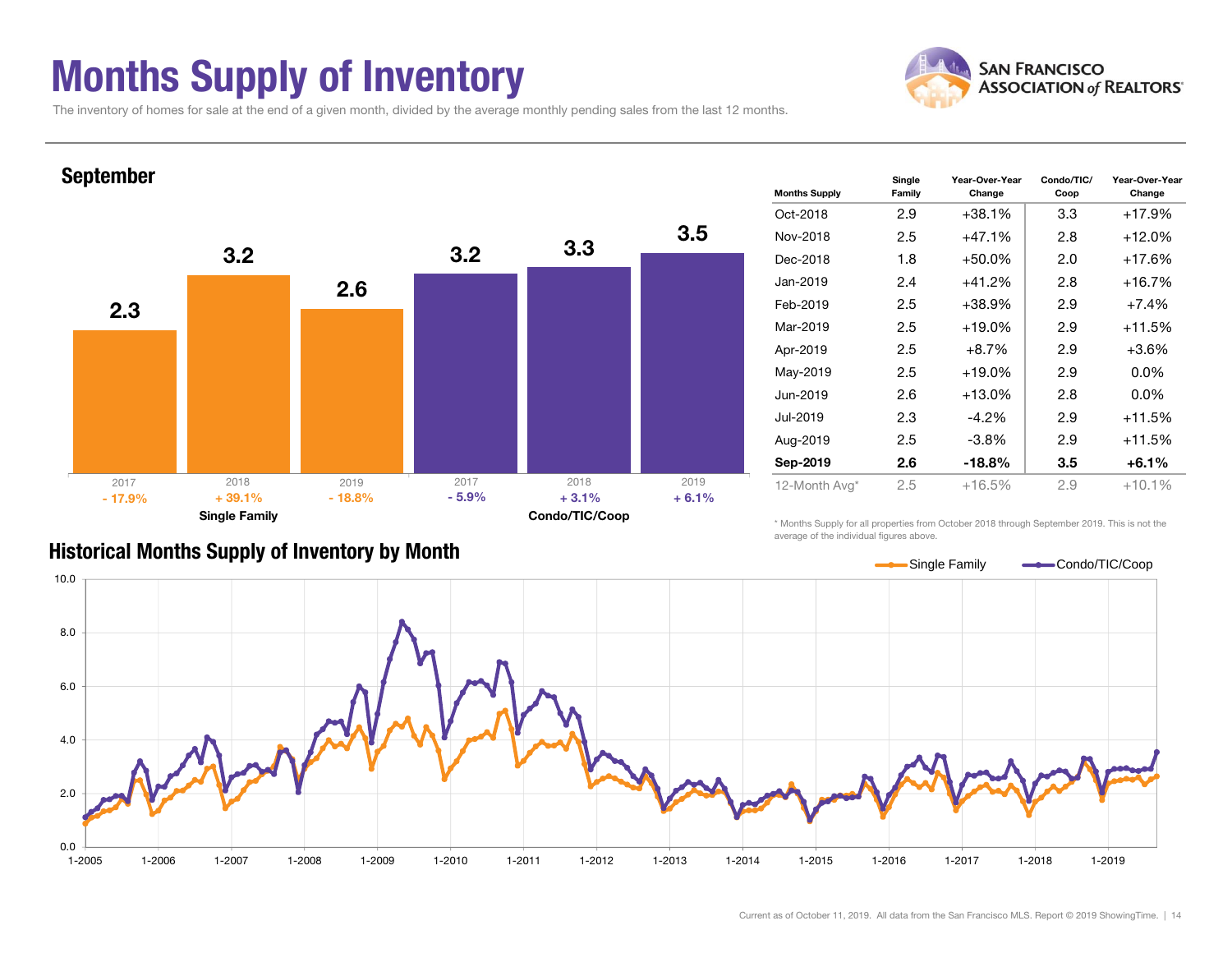### All Properties Activity Overview

Key metrics by report month and for year-to-date (YTD) starting from the first of the year.